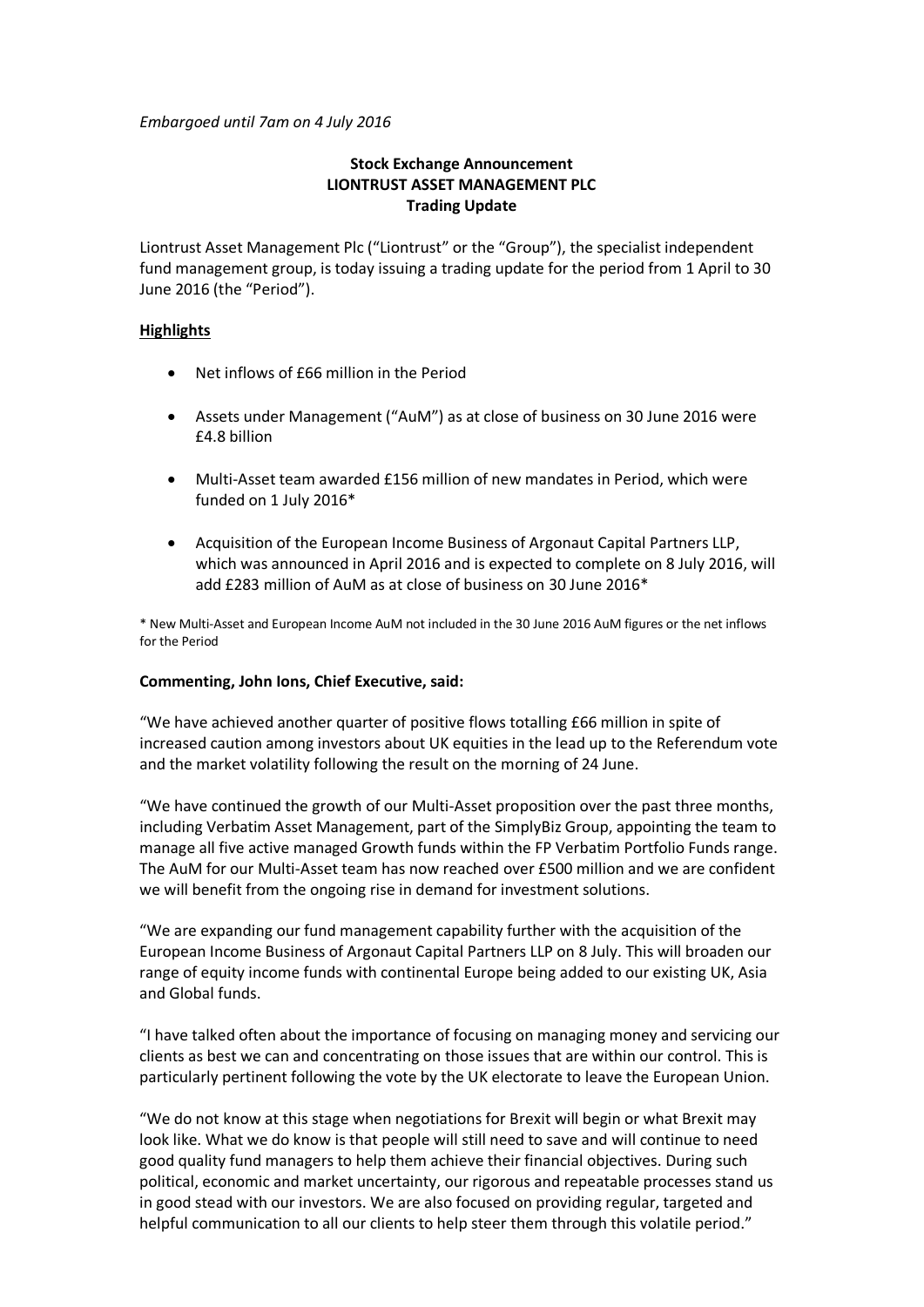#### **Assets under Management**

On 30 June 2016, our AuM stood at £4,847 million (31 March 2016: £4,791 million).

| <b>Process</b>                  | Total         | <b>Institutional</b> | <b>UK Retail</b> | MPS*          | <b>Offshore Funds</b>    |
|---------------------------------|---------------|----------------------|------------------|---------------|--------------------------|
|                                 | $(\text{fm})$ | $(\text{fm})$        | (fm)             | $(\text{fm})$ | $(\text{fm})$            |
| <b>Cashflow Solution</b>        | 745           | 503                  | 215              |               | 27                       |
| Economic Advantage              | 2,711         | 208                  | 2,461            | ٠             | 42                       |
| Macro-Thematic                  | 889           | 315                  | 552              | -             | 22                       |
| Asia                            | 71            |                      | 70               | ۰             | 1                        |
| <b>Structural Opportunities</b> | 30            |                      | ٠                | ۰             | 30                       |
| Multi-Asset                     | 355           | 142                  | ۰                | 213           | $\overline{\phantom{a}}$ |
| Indexed                         | 46            | ٠                    | 46               | ٠             | ٠                        |
| <b>Total</b>                    | 4.847         | 1,168                | 3.344            | 213           | 122                      |

A reconciliation of fund flows and AuM over the Period is as follows:

\* Managed Portfolio Services are where we act as discretionary fund manager to a range of model portfolios which are marketed to advisory intermediaries in the UK.

### **Funds Flows**

Liontrust recorded net inflows of £66 million in the Period (1 April to 30 June 2015: net outflows of £7 million).

A reconciliation of net flows and AuM over the Period is as follows:-

|                                   | Total<br>$\mathbf{f}$ m | <b>Institutional</b><br><u>£m</u> | <b>UK Retail</b><br><u>£m</u> | MPS*<br><u>£m</u> | <b>Offshore</b><br><b>Funds</b><br><u>£m</u> |
|-----------------------------------|-------------------------|-----------------------------------|-------------------------------|-------------------|----------------------------------------------|
| Opening AuM - 1 April 2016        | 4,791                   | 1,138                             | 3,330                         | 204               | 119                                          |
| Net flows                         | 66                      | 17                                | 36                            | 8                 | 5                                            |
| Market and Investment performance | (10)                    | 13                                | (22)                          | 1                 | (2)                                          |
| Closing AuM - 30 June 2016        | 4,847                   | 1,168                             | 3,344                         | 213               | 122                                          |

\* Managed Portfolio Services are where we act as discretionary fund manager to a range of model portfolios which are marketed to advisory intermediaries in the UK.

### **Fund Performance (Quartile ranking)**

Our funds continue to deliver strong long-term performance. Eight out of nine of our UK unit trusts are in the first or second quartile of their respective sectors since launch or since the current managers took over the running of the funds.

|                                   | <b>Quartile ranking</b><br>$-$ Since<br>Launch/Manager<br><b>Appointed</b> | <b>Quartile</b><br>ranking -<br>5 year | <b>Quartile</b><br>ranking -<br>3 year | <b>Quartile</b><br>ranking -<br>1 year | Launch<br>Date/Manager<br><b>Appointed</b> |
|-----------------------------------|----------------------------------------------------------------------------|----------------------------------------|----------------------------------------|----------------------------------------|--------------------------------------------|
| Liontrust UK Growth Fund          |                                                                            |                                        |                                        |                                        | 25/03/2009                                 |
| Liontrust Special Situations Fund |                                                                            |                                        |                                        |                                        | 10/11/2005                                 |